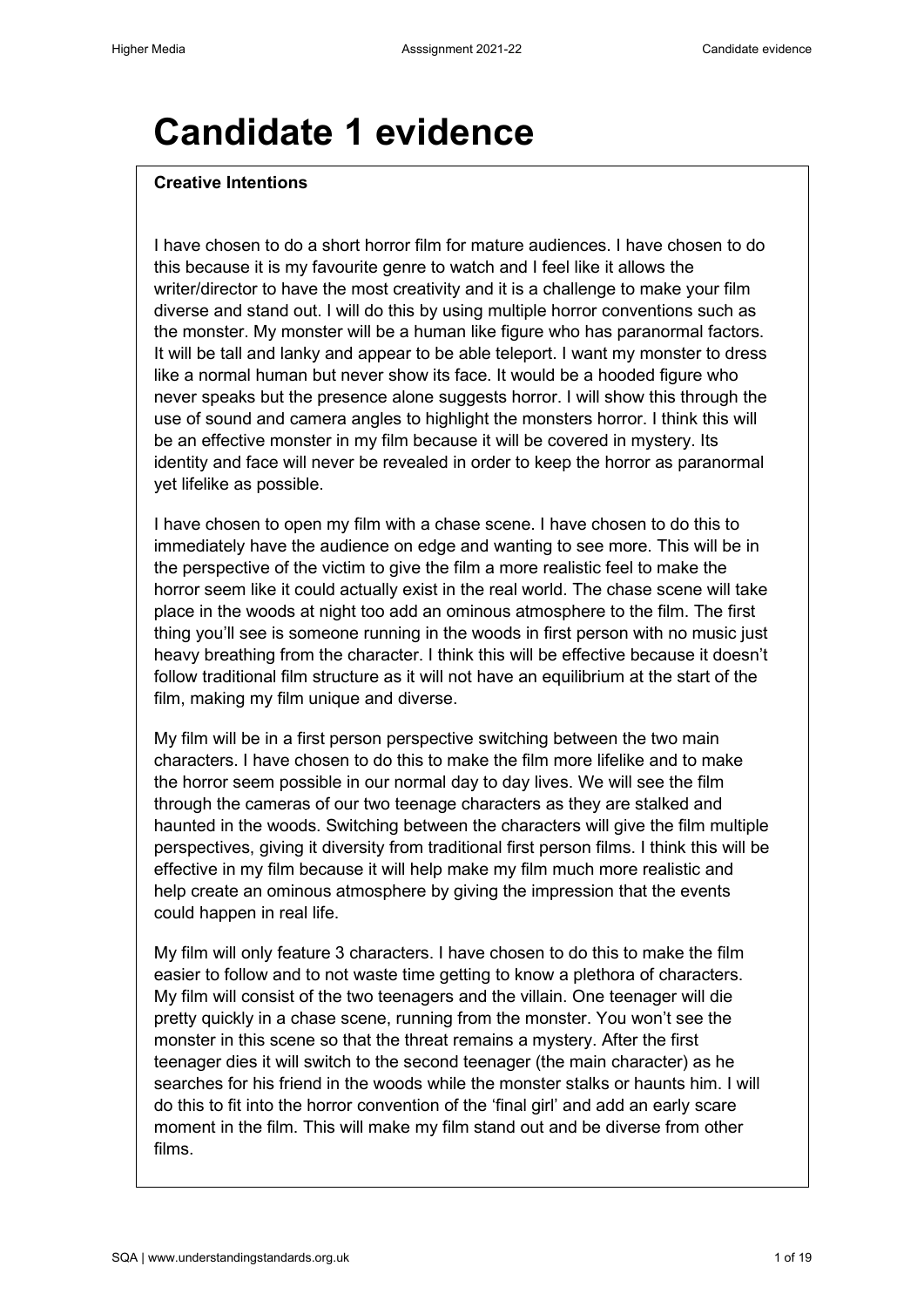My film will be shot in the Penicuik woods at night time. I think these woods will look good at night because they are really dense and would be easy to get lost in. I've chosen to do this so that the setting creates a spooky atmosphere and to include the horror convention of 'the scary place' without having to create the journey from a safe place to the scary place. This will help save time so I can focus more on the actual action of the film instead of the general set up. I feel this will make my film diverse because it won't feature an equilibrium like most films as shown by Todorov's narrative theory. My film will jump straight to the disruption sequence giving a sense of instant horror and fear to make my film stand out from the traditional structure and feel.

## **Content Research**

The Blair Witch Project is filmed in the Seneca Creek State Park in Maryland where they mainly filmed in the woods. They are never really in civilization which keeps them fully immersed in the film. This was effective as it created the feeling that the characters were always surrounded by the horror and that they were always at risk. The technique I plan to replicate from The Blair Witch Project is keeping the whole film in the one location to help surround the whole film in horror and mystery. I will film in the woods at night to create an ominous atmosphere.

In The Blair Witch Project we never see the monster, instead they use the backstory of the Blair Witch to add fear into the film and plant the idea that there is a monster lurking behind the scenes. This was effective because it created the same horror and terror that a normal horror film does without even showing the monster. I will only show my monster near the end of the film to create horror within the film but also to put a face to the terror in the end. I think this will be effective in my film because I want there to be a sense of mystery throughout the film but I personally hate when a film leaves you with unanswered questions.

In Halloween (2018), during the killing of the babysitter scene there is a contrast between the brightly lit hallway and the dark bedroom that mike myers is dragging her into. This indicates that the hallway was the safe place in the house and that the bedroom is the place in which the horror will take place for the babysitter. I will use this in my film to signify where and when my main character will first experience the encounter with my monster, either the main character stumbling across him (like the babysitter does in Halloween) or the monster will find the main character. This will add to the suspense and create the feeling that the monster could be round any corner. I feel this will help amplify the terror in which my monster will create through hunting my main character and in general making his time a misery.

In IT: Chapter 2, we see the losers club splitting up. Each member went back to a place that was significant to them in Derry. This was significant because it showed that Pennywise (the monster) could single each member out and act out what scares them most in order to weaken the whole group. I will use the same technique of singling my characters so that they face the horror alone. This will be done by killing off one of my main characters very early on in the film. I will also use this so that there is a distinct one to one relationship between my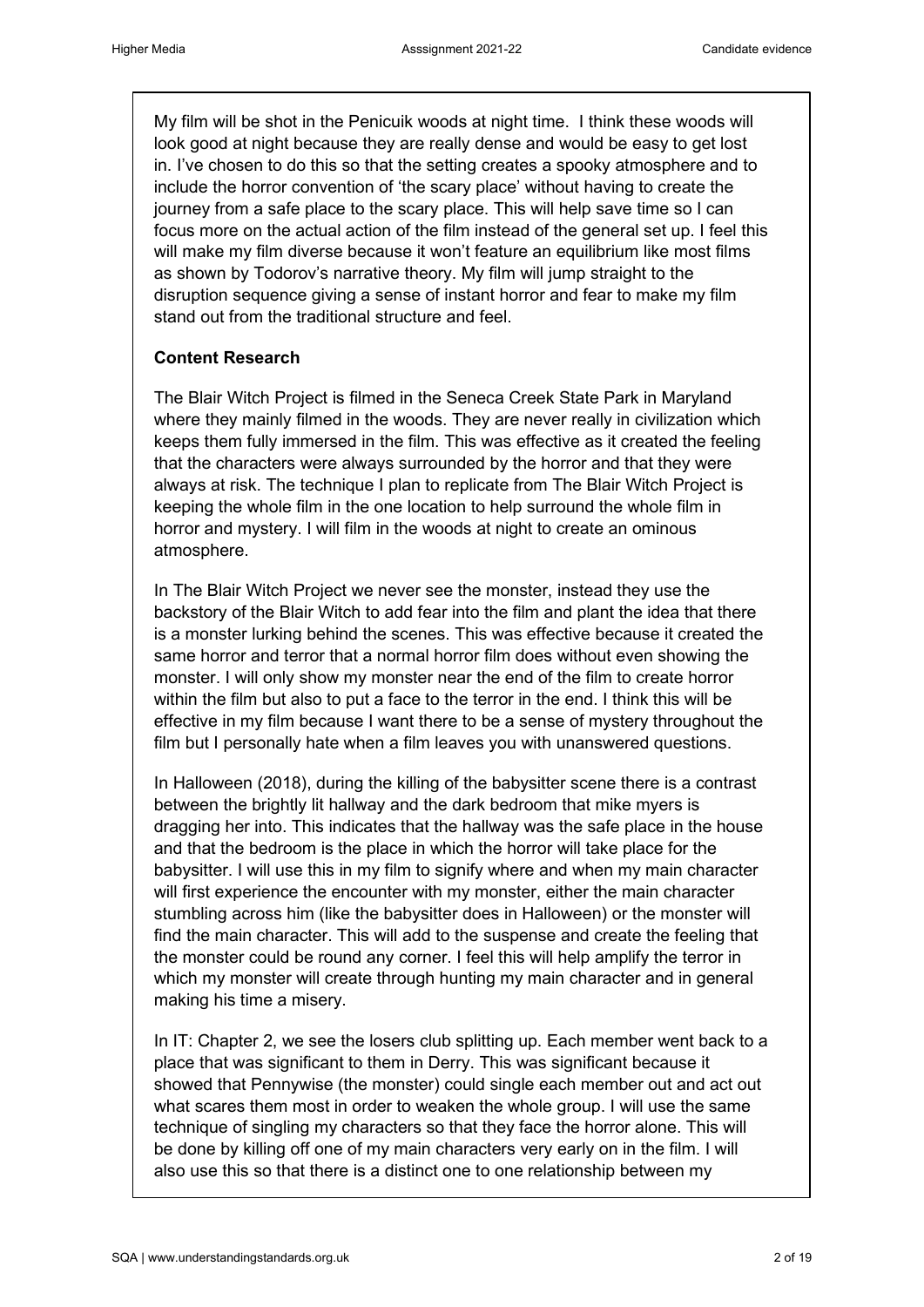monster and my main character. I feel like this is effective because it will add to the effect that the main character is in real danger and that he is actually being hunted by this monster and that it's a matter of life or death for the character.

In IT: Chapter 2, when we see the shot of the abandoned well house it is completely covered in darkness. This is important because it shows that there is no light, hope or positive things about this place. This is where the climax of the film takes place in both IT films. I will use this same effect by filming at night to add a gloomy, terrifying effect to the film. I think this will help add to the atmosphere in my scary place, in the penicuik woods because I feel that there is already a distinct atmosphere which makes you uncomfortable if you were to go wandering at night. I also think this will add to the effect that there is never any equilibrium in my film and that the horror always surrounds you. I plan to do this to make my film more diverse and stand out.

## **Audience Research**

87% of my audience said they would enjoy a film in which the villain remains unknown. I think this will be useful because it will help add mystery to the film which is something I wanted from the start of my planning. My villain will be either a hooded figure or deliberately keep his face out of shot and therefore out of the main character's view. This will help keep the villain a mystery and let the audience interpret the villain in their own way.

100% of my audience said that I should include background music, of this 82.6% said they would enjoy distorted music. I think that this will be effective as it will help highlight the importance of the villain and he will have his own music much like Darth Vader and the imperial march. The music won't be distorted in the fact that it will blow the speakers but it is intended to sound out of this world and different from the traditional pizzicato and strings commonly found in horror movies.

95.7% of my audience said they would prefer my film being first person. I think this would be effective as it will help make the film be more relatable as we see the world through the hero's eyes. This will allow me to be creative with different angles and shots. Since I wouldn't be able to do a wide shot of the setting I will need to implement these into the film in a way that seems natural such as my character scanning the landscape looking for something or trying to figure out where he is. All of this should add to the effect that the audience is actually experiencing this.

87% of my audience said they would enjoy a film that was set in the woods. I think this will be effective because the woods have always been a staple in horror films for their natural eeriness and general atmosphere. This will make it easier to create an atmosphere within my film through the natural effect of the woods and the way I want my villain to act, hiding/ creeping up on my hero. The woods will make this easier as there will be more places for the Villain to lurk unseen.

100% of my audience said they would prefer a film which focuses solely on the hero and the villain. I think this would be effective as it would allow me to explore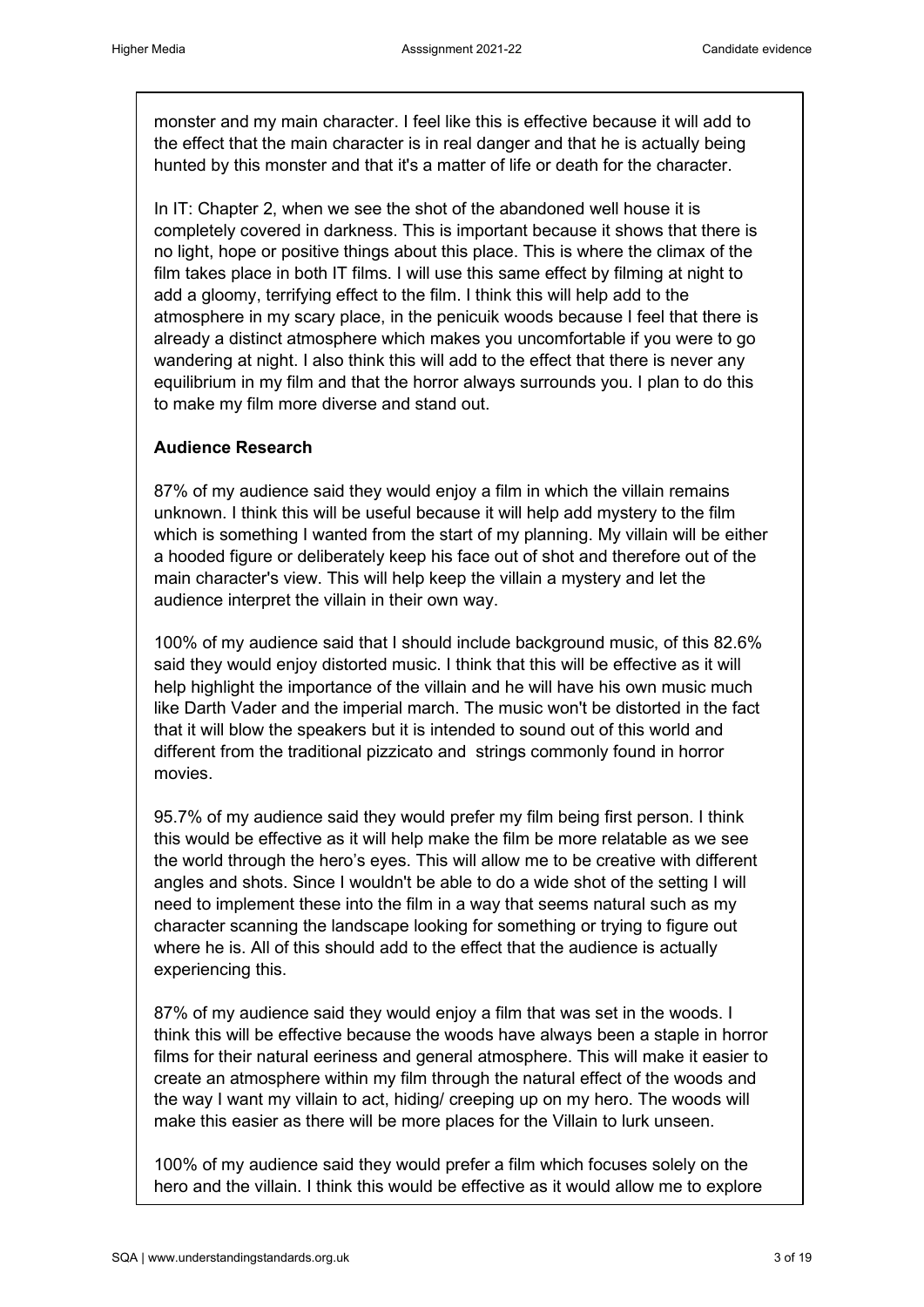those characters much better given the limited time. I think having anymore than two characters would just add unnecessary baggage and time wasted on exploring them. I would rather my film focused solely on two characters who I could explore properly than multiple characters who would be left unexplored. Of the 100%, 72.2% of them said they would prefer a film in which the hero gets defeated and the villain survives. This will be useful as it will allow my film to stand out as typically in horror films the hero escapes the danger and the villain is defeated. Because this is so typical in horror it's basically expected now so if I do the opposite hopefully nobody will see it coming and it will be a final plot twist.

## **Production Roles and Institutional Factors**

To research copyright guidelines I used [www.gov.uk/](http://www.gov.uk/)copyright to familiarise myself with the laws. The website says, "Copyright protects your work and stops others from using it without your permission." I need to be careful with this as I plan to have music throughout my film. I need to make sure that I don't contain any copyrighted items (eg. Music) because it is against the copyright laws. I still want to include music in my film, so to overcome this I will use my experience and skills with music production and songwriting to make all the music myself whether that's composing a piano piece or producing an electronic piece using a DAW (Digital Audio Workstation) such as FL Studio. This will keep my film from breaking any copyright laws and gives me more creative control by allowing me to make music to convey specific emotions and to add to the story in general. I will do this by pairing the music with specific shots, for example, if I want to show my character feeling lonely I will use slower music (probably a solo piano piece) with a shot of my character looking lonely and down, using something like a wide shot to show the whole room with only him in it.

I will appoint myself as the sound designer/composer for my film. I will do this because I feel like I have a clear idea of what type of music and effects should feature in this film. According to the [ScreenSkills](https://www.screenskills.com/starting-your-career/job-profiles/film-and-tv-drama/post-production/music-editor/) website "Music editors intensify the emotional impact of a film by creating the soundtrack. They contribute mood, atmosphere and the occasional catchy theme tune." For the first role there I will have to compose a piece of music that fits with the theme of the film. Thankfully I have previous experience creating this type of music which will make everything easier as I won't have to teach myself new skills. As a result of this I have chosen to write a piano piece in a minor key which is typical in this type of music.

In this production, I have appointed myself director as I will be the one making major decisions. A film director, according to my own knowledge controls a film's aspects and visualizes the screenplay while working with the technical crew and actors infringing the vision to life. The director has a key role in choosing the cast members, production design, and the creative aspects of filmmaking. I will be able to successfully fulfil this role as I have experience in this area as I helped direct my S6 Nativity which was filmed over the course of 2 weeks.

I have appointed myself as the film editor for this production as I believe I will be the most efficient at this job in this particular production. According to the Harvard Crimson, Film editing is part of post- production, or everything that goes on after the actual shooting of the film stops. Other aspects of post-production include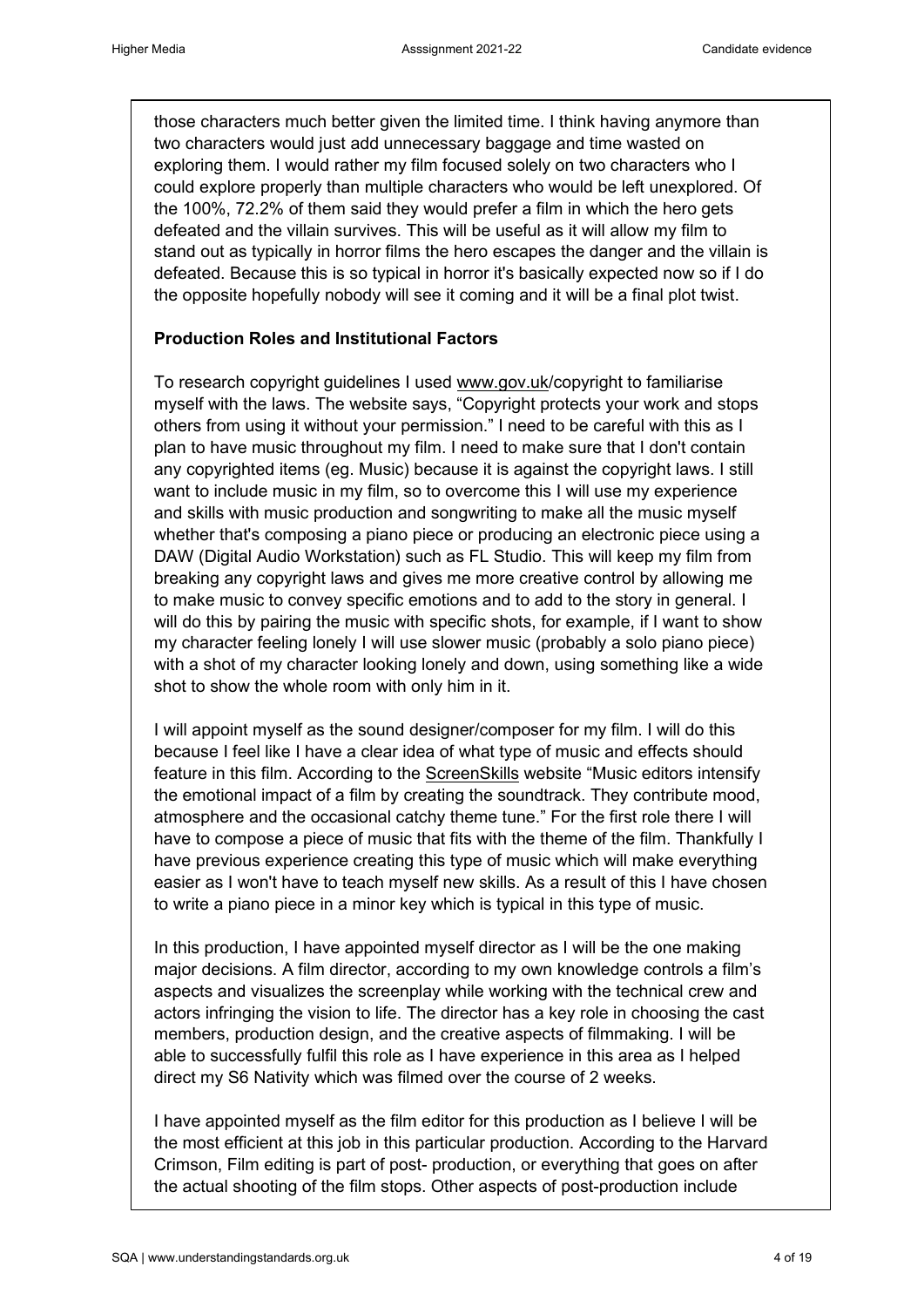sound editing and mixing, computer generated effects, and soundtrack creation. The film editor's job is to join together the various shots into scenes, and the scenes into a finished movie. I will take on this role as I will be editing the film by myself. I feel I will be able to do an effective job at making a film seem professional quality as I have had some previous experience in editing through my school nativity and when I was younger messing around with my friends on iMovie.

I will appoint myself as the location scout for my film. I will do this because I feel that I have a clear idea and location in mind which would be too tricky to explain to anyone else about my idea of the ideal place. According to the Creative Skillset Scotland website, the role of a location scout is: "Finding ideal locations for a film shoot and managing the location during the shoot". For the first role there, I have already thought of an excellent location in the Cornbank Woods, it is a very dense wooded area which will be challenging to film in but has serious potential. I have decided that I will go to the location I have in mind and make sure it is adequate for the purpose I need it for.

In this production, I will be the producer as I have the capabilities of making the more complicated decisions in the business side of the film. Cambridge University says that a producer is the person who makes the practical and financial arrangements needed to make a film, play, television or radio programme. This basically means they're responsible for seeking budgets and organising the business and industrial sides of a film like where the film will be distributed, either cinemas, streaming services or straight to DVD. I will fulfil this role as I will be making the decision of where this film will be shown and who by. In this case, the SQA and my teachers will be the only consumers of my film. I have no other wishes for my film to be shown anywhere else other than there.

## Evaluation

a)

In my production role as editor, I faced a couple of problems with the software available to me. I had to use Windows movie maker which was very slow and wouldn't always work the way I wanted it to. I would have liked to have used a more advanced software such as Sony Vegas or Premiere Pro because I think it would have been a much smoother process. Unfortunately due to the budget I was unable to afford to purchase a more advanced editing software. I think I handled this issue well as I was able to get a pretty good edit out of the out of date software. I think it helped give the film a much more rustic feeling as the cuts were not exactly where they should have been which in a way helped create a homely feeling.

I struggled with the creation of my film due to the recent coronavirus pandemic. I originally planned to do a horror film featuring other actors and filming in multiple locations. Due to the restrictions put in place by the government I was unable to bring this to life. I think I handled this issue well by turning the restrictions into an advantage to bring another idea to life. I was able to create a film primarily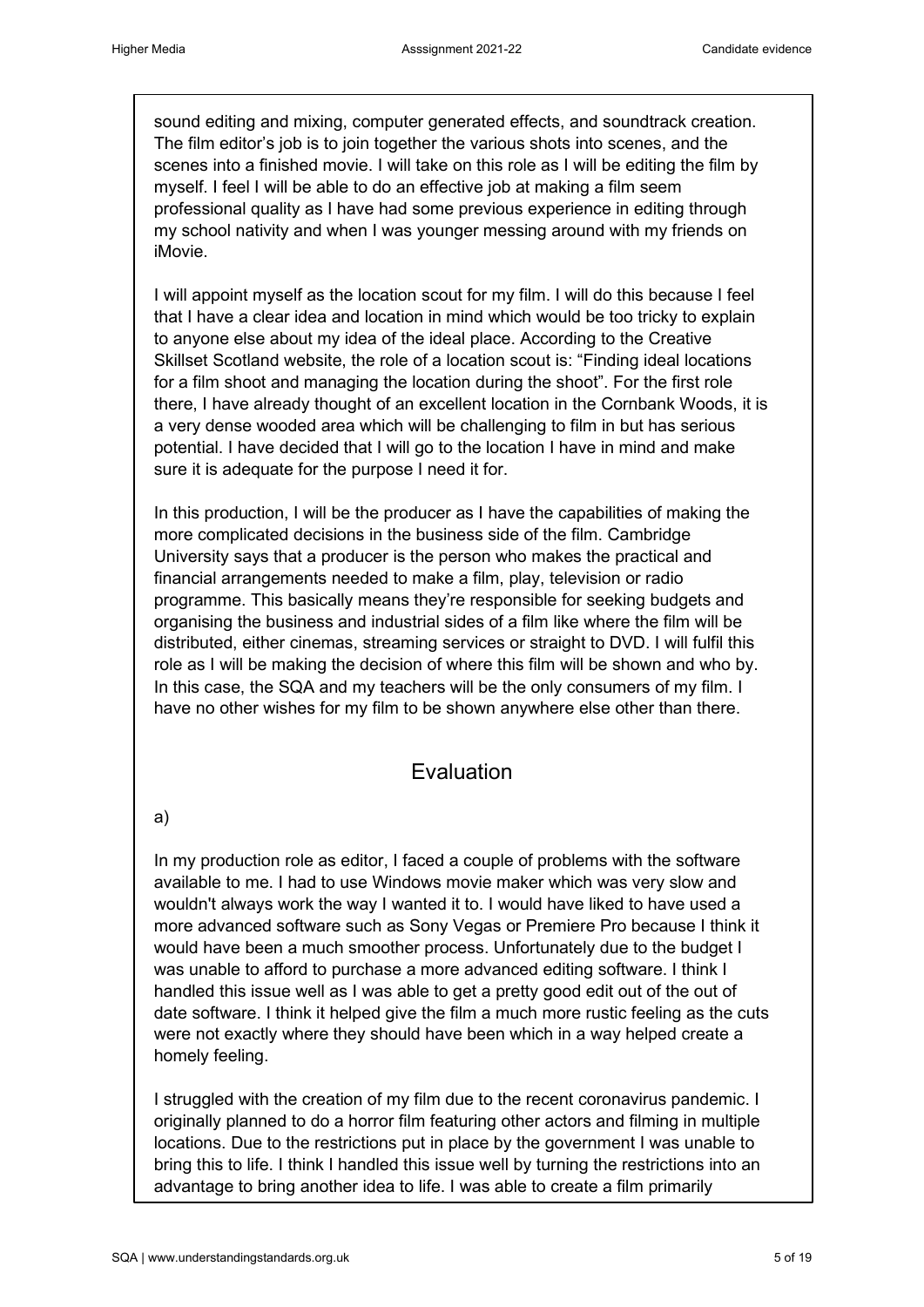featured in and around my own home without the help of any other actors. This turned out very well as I feel I was still able to create a pretty good film even if it was completely different from my original idea. I would have preferred to create my original idea but unfortunately it was out of my hands, although I do feel like my original idea would have been stronger I was still happy with the result.

In my production role as music composer, I faced a couple of problems regarding the type of music to make. Originally I had planned on an eerie soundtrack to go along with the horror genre. This would be in order to help create the atmosphere I desired. However since i needed to change my idea for the film I had to then change my idea for the music. I opted for a much more simplistic approach to the composition which only featured a piano, vocal and a smooth yet gritty synth at the end of the track. This really helped create this feeling of sadness which my film is centred around. I think the final product is a really well structured and thought out piece and without it the film wouldn't be nearly as complete. In a way I am thankful that I had to change my idea completely as it turned out to be for the better.

In my production role as lead cameraman I faced a few issues when trying to get the shots I desired. Due to my budget of £0 i couldn't afford an expensive camera or a fancy tripod. Instead I had to use my phone camera and a pile of books in order to mount it. This led to a few problems with getting the correct angles and also the phone staying up all together. I ended up having to take a load more takes than I initially thought, due to the camera falling over mid shot. I solved this issue by placing my phone in between two books in order to stop it from falling over. This resulted in me being able to film at a faster rate meaning the final half of the film was a much more fluent task.

I faced a few issues regarding the recent coronavirus pandemic. When I originally replanned my film I wanted to feature two actors. Since my film follows someone who has gone through a breakup or some sort of relationship trauma I wanted to be able to feature both parts of the story. For example it would show someone who is obviously feeling pain following the event but on the other hand it could show the other person continuing on with their life as normal. I think this would help show both sides of the story which would give the audience two people to relate to. This would also allow the film to have more depth and have two different perspectives. I attempted to solve this issue by centering my film around a character who is obviously hurt and by showing him on the phone saying the words of the song tells us that there is somebody else that is feeling differently than our lead character. This allowed me to have a secondary character without ever showing them on screen.

## b)

## **00.06-00.08**

The second shot in my film features a wide shot showing an empty room. This establishes the location for the film as it is important that the audience is aware that the film will be set in the lead character's own home. This shows that the character has no reason to leave his own home suggesting that he is in a bad place emotionally. The blue shading gives the room an uneasy atmosphere and shows that this is a bad environment for our character to stay. As the film goes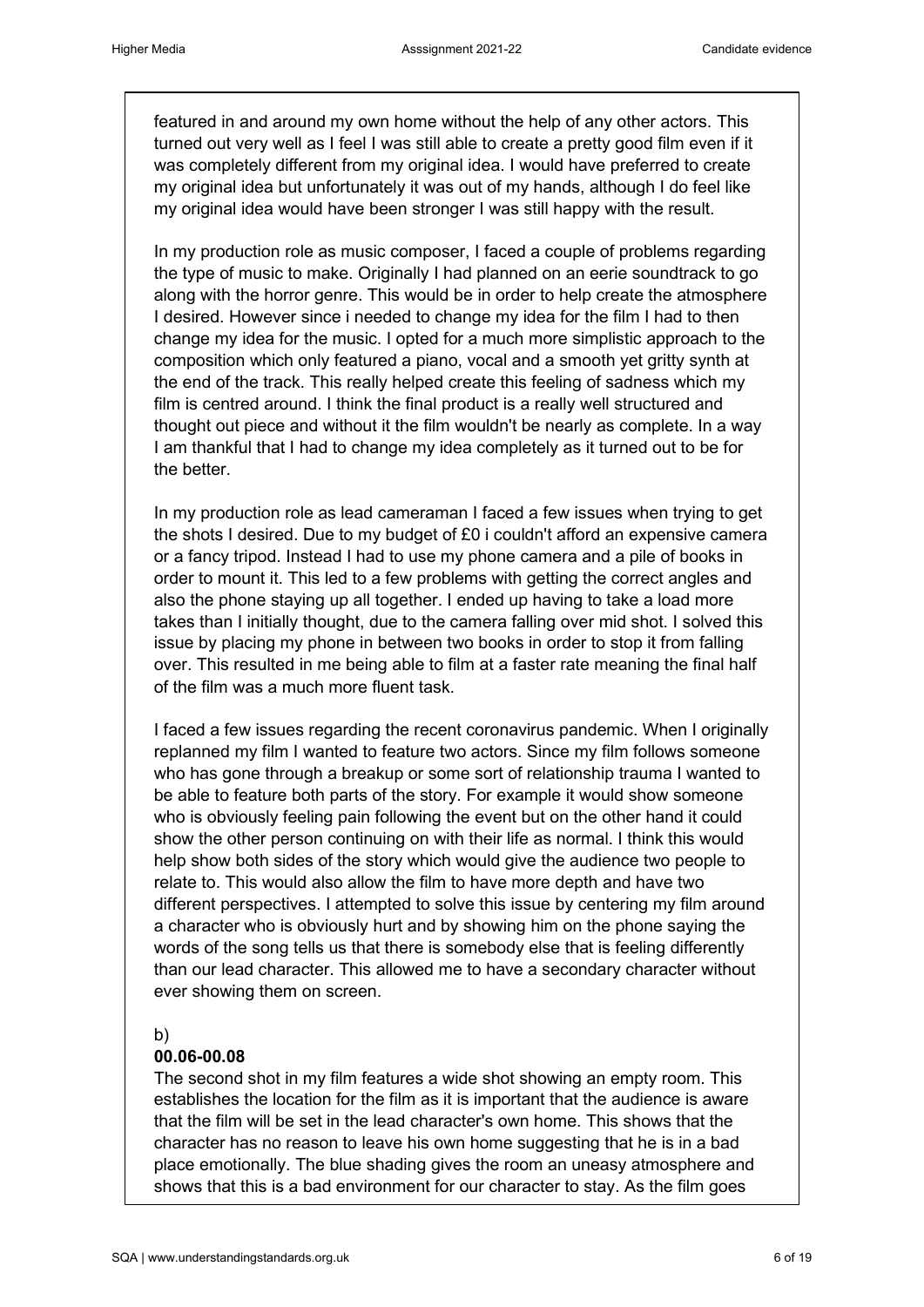on the room's colouring begins to get brighter suggesting that our character is improving from his struggle and that he is slowly getting better.

## **00.17-00.19**

The fourth shot in my film features a close up of our lead character's face. This helps establish who the lead character is early on in the film as it is important for the audience to know that the film is centred around this character. The use of this shot and the colouring over the top is used to help create the feeling of sadness from the get go. This is the use of a narrative code to show that the character's whole world is surrounded by sadness at this given time. Furthermore it highlights the characters emotion by showing their body language is very still and emotionless. All of this just adds to the feeling of this film and that the loneliness/sadness is present in every aspect of the film.

## **00.38-00.45**

This scene features a medium close up in which we see our lead character talking on the phone. We are able to realise that he is talking to the secondary person in the relationship featured throughout the film. In this scene the lighting is beginning to change from the harsh blue to a lot more natural lighting. This is the first sign in the film that the lead is beginning to heal and that it's a real sign of his growth, like he needed to confront this person in order to feel some sort of relief and even closure. The scene is still in his room however showing that he still hasn't left his homely comforts and he still depends on this area to feel okay.

## **00.58-01.12**

During this scene we see the same shots repeating themselves. This use of narrative codes helps to suggest that our lead character's life is a lot of the same and that the days have just started to repeat themselves. This is also a use of a society factor relating to the real world situation that is the coronavirus pandemic. During this time a lot of people's lives have totally been turned upside down and they face a similar situation where the days just seem to bleed into each other. This helps make the characters' story even more relatable to the audience which was always massively important to me when making this film. I wanted to be able to show people that they aren't the only ones going through this type of situation and that there is people they can go to if they need help.

## **02.00-02.20**

This is arguably the most important scene in the film and the fact it is the longest shot is no accident. In this shot we see a wide shot that slowly zooms into a medium close up. This is the first scene that is featured outside of the characters bedroom. The reasoning behind this is because it shows that the character has gone through enough growth that he is able to leave his home even if it is just into his own garden. I did this to show people that time does heal things and that the bad feelings don't last forever. The wide shot is used to show that even though he has left his house he still is in isolation from everyone by choice. The zooming angle was chosen to suggest that nothing else matters and now the lead needs to begin to think about himself and prioritise his own growth once the film is over. A lot of thought went into each individual shot and what it represents to this character's story and ultimately showing the effects that being alone can have on somebody.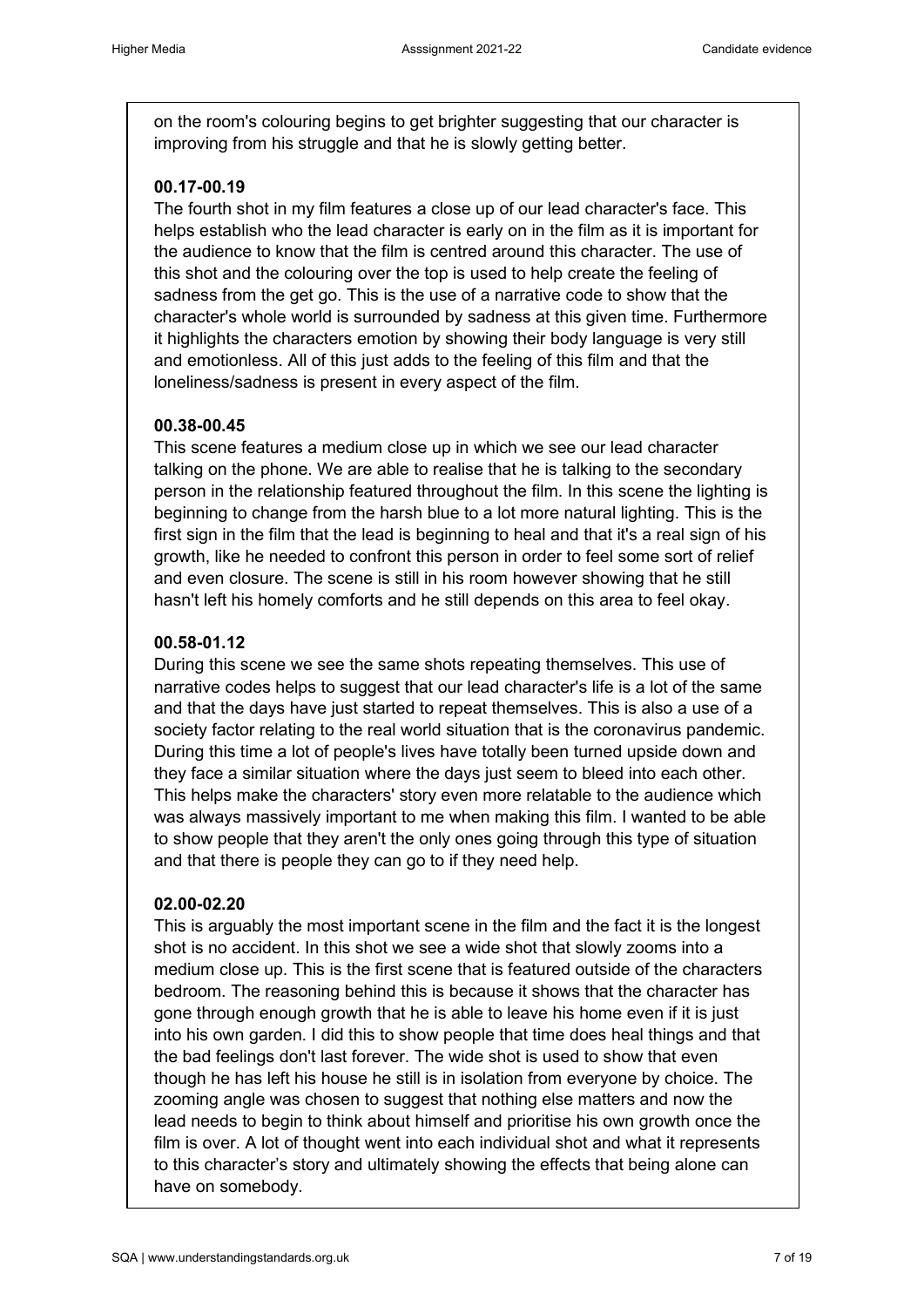# **Candidate 2 evidence**

#### **Brief**

#### *Target Audience*

The TA for my film will be teen girls aged  $14 - 17$ . The reason for this is because the main character is a female age 15 and her siblings are female as well. The eldest sibling will have more of a role so this will appeal to 16-17 years as teen girls might relate to her more than the main character. For example, there will be a scene where the main character and her older sister are reminiscing about their life before the apocalypse and there talking about friends, crushes, and family. This will appeal to the female audience as these are stereotypical things girls like to talk about with friends.

#### *Form*

• I have chosen to make a trailer as it will intrigue the audience to want to watch the rest of the film. For example, the trailer will start with the main character running away from people, she will be panting as though she has been running for a while and she will look scared. This will intrigue the audience as they will want to know what/who and why she is running away and what could be making her so frighten. This will hopefully intrigue the audience to want to watch my film as I want people a large audience to watch and enjoy this film, and this will also help with making a profit.

#### *Language*

• In my film I'm planning on having a scene with only diegetic sound as I think this will create more of an emotional impact on the audience. For example, at the end of my trailer the non-diegetic music will stop subtly as the camera faces the main character, she will be happy, the camera will turn around and show her two sisters sitting, talking and laughing, the atmosphere will be warm and comfortable. Then the camera will turn back to the main character and suddenly everything's cold and grey, the main character will start crying, then the camera will turn back around, and nothing will be there, and this will suggest that she was dreaming or imagining, the screen will fade to black but the sound of her crying will still be playing after the screen then black. This will create an emotional impact as the audience will see what the main characters life was and how happy she was but then suddenly she all alone. The audience will feel sad as they see the characters life change so drastically.

#### *Location*

• I'm planning on filming my film in the wood as the film is supposed to have a survival feel to it. The reason I thinks the wood would be good for a survival film is because the main character would have to find food, water and shelter to survival. The wood would also be a good location as in the first scene the main character is running away from the enemy, and the wood will have plenty places for to hide or attack. This will draw the audience in as the main character can get attached at any moment as she doesn't have a clear view of everything due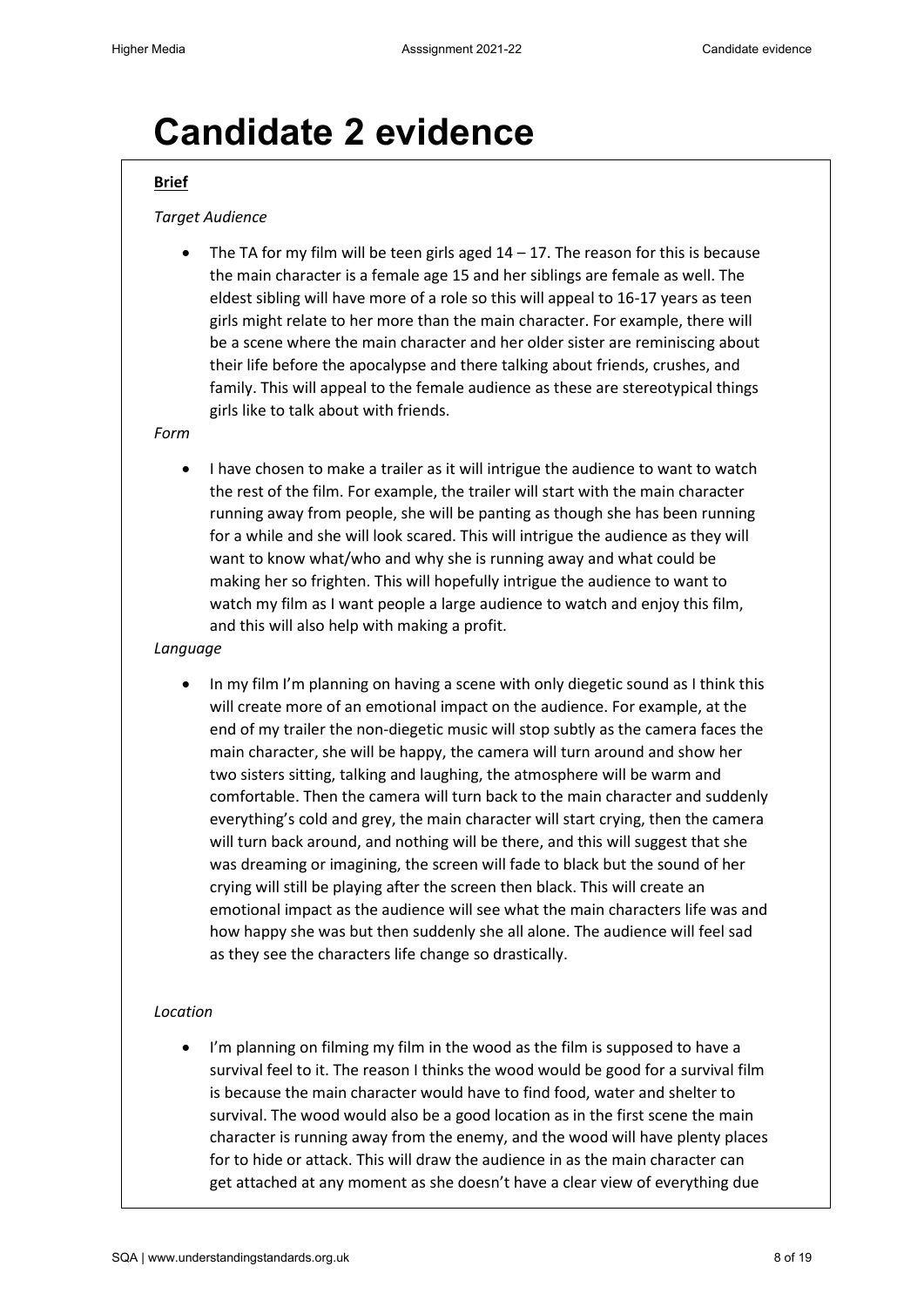to all the trees. For example, there will be a scene where the main character is running and she finds a hiding spot, but there will be some tension as there will be a figure behind her. This will create tension in the audience because they won't know who that person is, if the figure is an enemy or not but it does make the audience worried for her as they don't want her to get attacked.

*sound*

• I'm planning on having non-diegetic music to create tension. For example, the first scene will have the main character running away from the enemy, during this scene there will be a subtle non-diegetic music of drums, they will slowly get louder and faster as she runs. Then after she hides behind a wall and gets grabbed by a figure the music will stop. This will suggest that something unexcepted happened which'll leave the audience on edge and left with time to think of what happened. This will get the audiences blood pumping and leave them on the edge of their seats as they will have felt as though this scene was really intense due to the music. The music does this as it'll speed up and build up, leaving the viewer no time to relax or think of what just happened, itll be as though their expriencing the same feeling as the character.

#### **Content research**

Through watching various trailers I've discovered that its common for thriller trailers like "Alone" to use a cold light like a flashlight when the bad guy/s are searching for a character in the dark, the light makes it hard for the audience to see what is happening like the main character who is experiencing the same thing. This creates tension and fear in the audience as they are unsure about what's going on and want to know if the character gets caught or not. I will do something similar where the bad guys be trying to find the main character in the wood, they will use flashlights to try and find her but as the audience is viewing it from the main character's perspective they will get blinded by this light. This will make the audience worry for the main character as they will want to know what happened and see if she is still ok.

Through watching various trailers I've discovered that it's common for post-apocalyptic trailers like "the walking dead" to use a title text that look old and worn out. This helps show what type of show it is as in a post apocalypse world, everything like buildings and food start to become old & rusty or rot and the zombies begin to decay more and more as time goes on. So, having this text tells the audience that the show is about times where the government has fallen. I will use similar text that'll say "Vaccine" in a font similar to the Walking Dead font as it'll give a clue on the genre of my film and the title will hopefully help make it clearer my film is based in a post-apocalyptic world.

Through watching various trailers I've discovered that its common for survival/thriller trailers like "the walking dead" to have the characters look dirty and unkept. This help show how long and hard the journey has been on the characters. I will do something similar by making my actor look dirty as she will have tuggy hair, dirty face and her clothes will look worn out. This will show the audience that the character won't have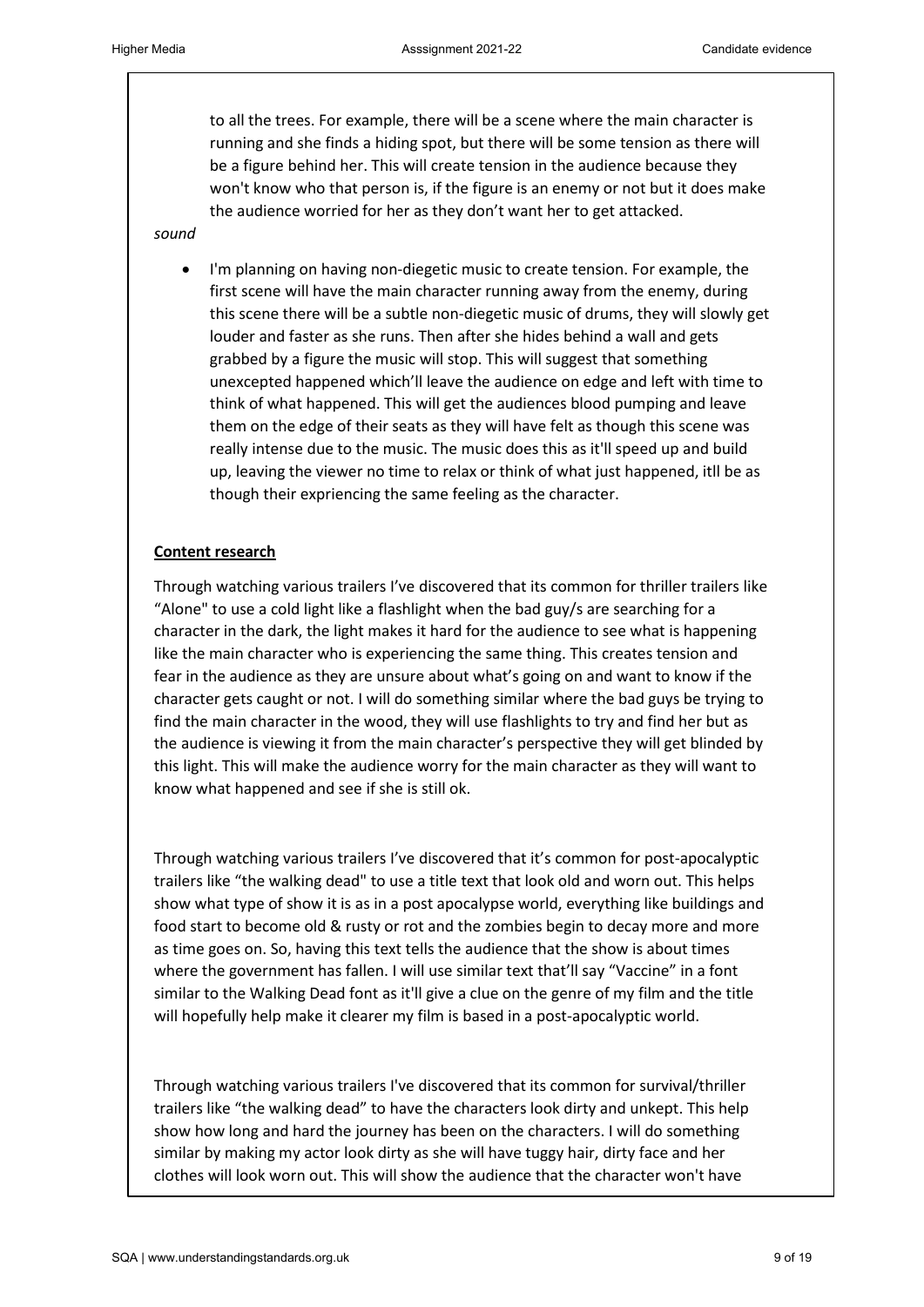had the time to take care of herself and that she has been traveling for a long time in the wilderness.

Through watching various trailers I've discovered that its very common for thrillers like "the walking dead" to use weapons such as knifes, guns and even swords. This helps show the audience that the characters are ready to fight. I will do something similar as I will borrow a plastic gun so that it looks like the main character is ready to defend herself or attack if necessary. I will have a scene where she is ready to fight as she gets the gun ready. This will show the audience that she is strong as she is willing to fight and not to give up.

Through watching various trailers I've discovered that its very common for thrillers like "The walking dead" to have the main antagonist have a large group of people supporting them. This shows the audience that the main character is at a disadvantage if they fight alone, which means they'll have to take on all the enemies alone or gather up their own team if there's time. I will do something similar by asking a large amount of my friends if their willing to be an enemy in my film. I will have a scene where I show the main character standing alone on one side of the field and show the enemy standing on the other side with a group of people by his side. This will show the audience that the main character is willing to fight alone even if she has a disadvantage, it shows her bravery.

#### **Production research & institution**

Makeup and costume designer

• I will be taking the role of makeup and costume designer. Their responsibility is to make the actors look more like their characters. I'm planning on making my main character and other characters look very dirty and unkept throughout all my film as she will be in the woods all of it and wouldn't have gotten the chance to clean up. I watched " Get The Ground-in Dirt Look" [\(https://www.youtube.com/watch?v=\\_LRK0\\_4W50Y\)](https://www.youtube.com/watch?v=_LRK0_4W50Y) to find out exactly what to do on the day of filming and to make sure my actors aren't looking like a mess on camera. I also find out that I will have to buy stuff but the products I must buy aren't dear and I can get them from the pound shop. I also practise this to understand how to do it and so I don't mess up. I also asked my main character if she had any old cloths, she didn't mind getting dirty, she said yes but if she hadn't, I wouldn't mind giving her clothes to get dirty.

## Copyright music

• Through my film I want use tense music to help my film fit into the thriller genre.in the middle of my film I plan on having the main character hiding in the dark whilst someone is searching for her in the wood, in the background I want there to be the faint sound of drums that slowly pick-up speed to suggest something bad going to happen, it also makes it more intense. I plan on using the song "drum warfare" by David Fesliyan . I went on to <https://biteable.com/blog/get-permission-use-song/> to find out how to use a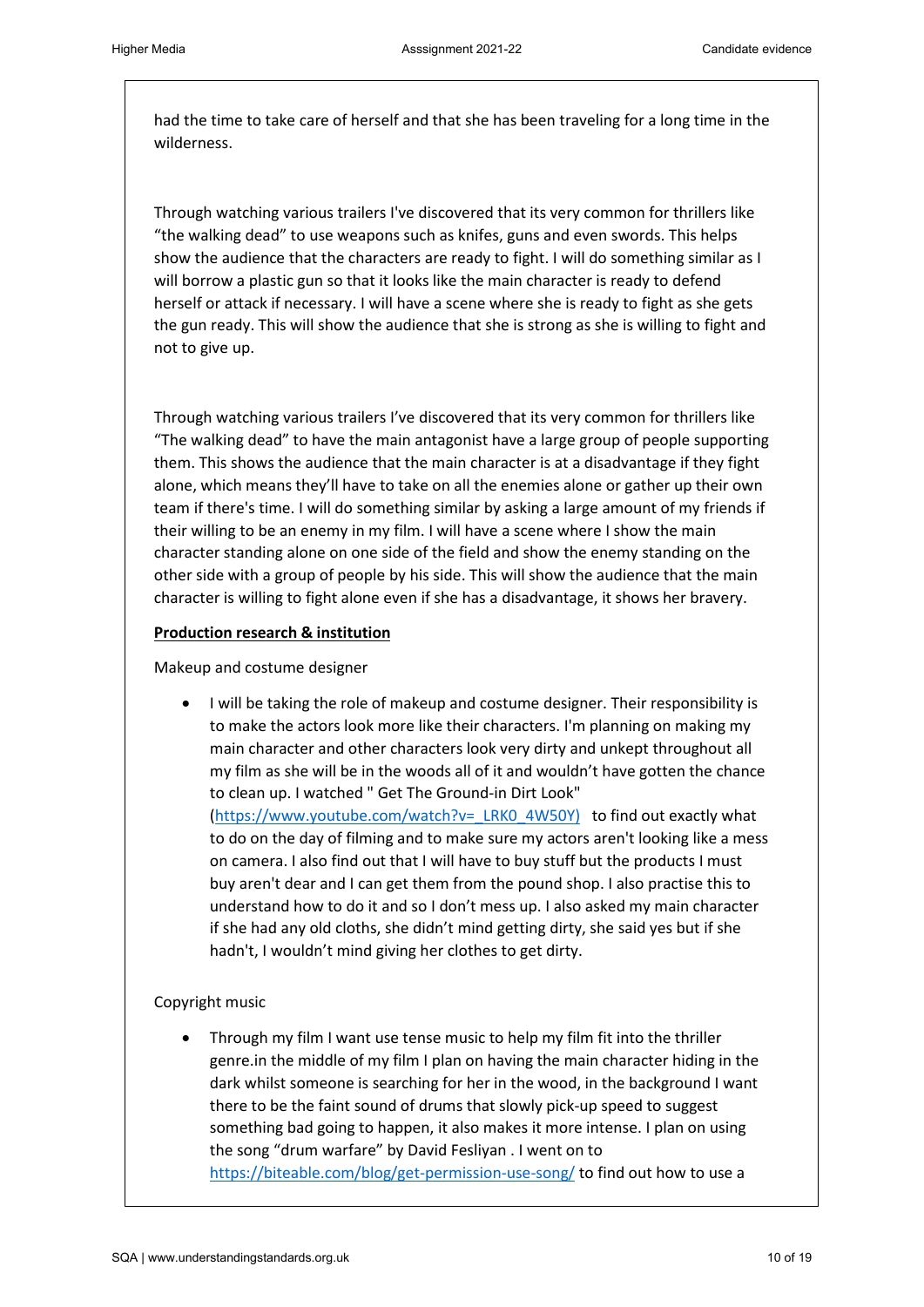copyrighted song or music. I found out that "The cost for a song from a small independent artist might be less than \$100, while a track by a major artist or label can run thousands of dollars." this is a problem as my film is a no budget film meaning I wouldn't be able to pay for the license but luckily for me, I can still use this song due to it being for educational purposes. it's says "Several exceptions allow copyright works to be used for educational purposes, such as: performing, playing or showing copyright works in a school, university or other educational establishment for educational purposes" meaning I can use copyright music for my film.

#### Child actors

• I went onto [https://www.gov.uk/child-employment/restrictions-on-child](https://www.gov.uk/child-employment/restrictions-on-child-employment)[employment](https://www.gov.uk/child-employment/restrictions-on-child-employment) to find out how long a child can work for. I found out that "During term time children can only work a maximum of 12 hours a week. This includes: a maximum of 2 hours on school days and Sundays a maximum of 5 hours on Saturdays for 13 to 14-year-olds, or 8 hours for 15 to 16-year-old" this means whilst filming most of my cast which age range from 15-16 can work for 8 hours as I will film their scenes on Saturday and make sure all their needs are met (food, drink, face mask etc). I will make sure to film the scenes with my friend's little sister who is 10 on a Sundays and to make sure she is taking care of. She will always be with her sister as her big sister is the main character and all her scenes are with her big sister, so she will be around people she knows and trusts, I will also make sure to make sure her mother is still ok with the arrangements.

#### H&s regulation for Covid-19

• I went onto **[https://www.gov.scot/publications/coronavirus-covid-19](https://www.gov.scot/publications/coronavirus-covid-19-protection-levels/pages/protection-level-3/) [protection-levels/pages/protection-level-3/](https://www.gov.scot/publications/coronavirus-covid-19-protection-levels/pages/protection-level-3/)** to find out what I'm able to do whilst filming in a time where it's quite difficult. I found out that "Young people aged between 12 and 17 can meet up in groups of up to 6 at a time outdoors and are not subject to the 2-household limit. Physical distancing is required." this will make things difficult, but I will make sure all my cast are following the restriction like keeping distance from each other. There will only be one or two scenes where I will have 6 people on set, I will make sure every has masks, keeps distance for each other and has access to hand sanitizer. I also found out that "Children under 12 do not need to maintain physical distance from others. This is to allow children under 12 to play with their friends outside." this is very helpful as one of my friend's little sister will be in my film, she is 10 and will not need to keep distance and can be close to any other cast member.

#### BBFC age restriction research

• I went on to **<https://www.bbfc.co.uk/rating/pg>**to find out what is and isn't allowed in a PG. I found out that "situations where characters are in danger should not be prolonged or intense." this may be a problem as my film is a thriller and is supposed to be intense and I plan on have many scenes where the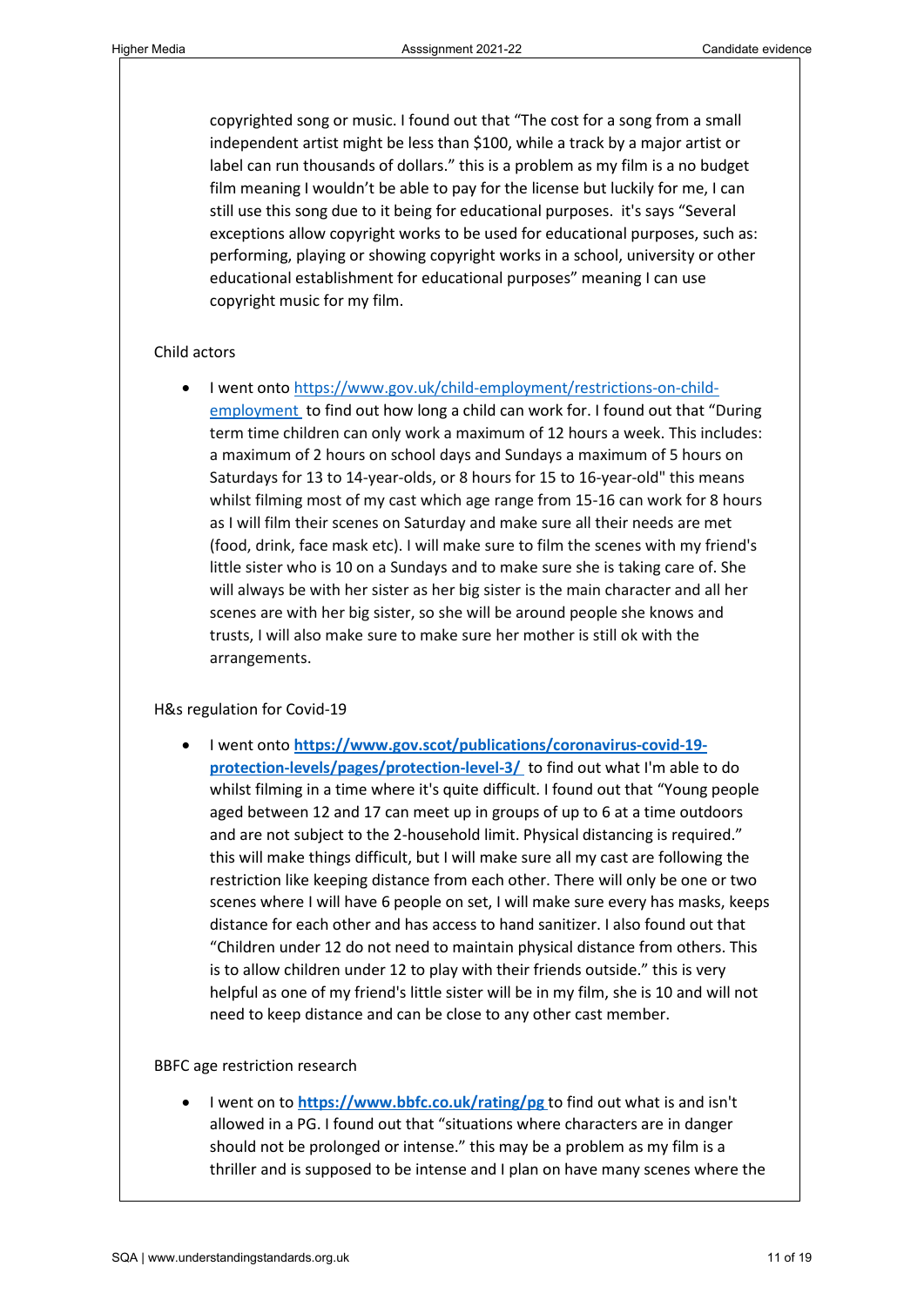main character of my film is in danger as the film is based in a post-apocalyptic world. I may have to make some changes to the film or ask my teacher if its ok to make my film a 12a. In a 12a "There may be moderate physical and psychological threat and horror sequences. Although some scenes may be disturbing, the overall tone should not be." this will make it easier to make my film as I will be allowed to scenes the scenes I have in my mind as is and I don't have to make any changes, all I will have to do is to keep in mind to not make every scene dangerous and keep the tone less threating. This will also be ok for children under 12 to watch my film if they have parental guidance whilst watching the film.

#### **Audience research**

I asked a group a teenager aged 15-16, both female and male and I asked them to take a survey on SurveyMonkey if the location of the film was good or bad. They all agreed that the woods were a good location as it creates a feeling isolation and suspense as the enemy could be hiding anywhere. Though some did feel as though they would lose interest in the film if the whole film was in the woods. I will film most of the trailer in the woods but add in some scenes in different location like abandon buildings or ruins to make it more interesting. Having the film in the woods will create the feeling of tension as the audience won't know if the enemy is about to jump out of nowhere.

I asked a group a teenager aged 15-16, both female and male and I asked them to take a survey on SurveyMonkey if they enjoy thrillers or survival films like the walking dead. The majority said they enjoyed this genre as it was intense and interesting, others felt it was too gory or not as interesting. I will make it, so my trailer fit into the thriller genre by having scenes where the main character life is in danger but also make the film not as gory as the walking dead even though it has the same content. For example I would make the Zombies wear pale face makeup with dark circles and add trails of blood coming from the head of mouth and a bite to show they are a zombie, this shouldn't look as gruesome as the zombies in the walking dead. This will help appeal to more people as it won't be so gory, and more plot based.

I asked a group a teenager aged 15-16, both female and male and I asked them to take a survey on SurveyMonkey what emotion they felt they could connect with the character more. The majority said sadness as they feel as though they will be more sympathetic toward the character and want what's best for her, they also will be able to relate to her pain. Others thought that fear was more relatable as if the character is in a scary situation and the audience is as scared, they can relate to her fear. I will have scenes throughout the trailer where it clearly shows the main character in absolute fear and in extreme sadness. For example, I will have a scene where the main character is sitting by herself in the dark woods crying about her sister that got token away and her older sister that has died. This will help show the audience the amount of struggle this character has gone through and the audience will feel sympathetic for her.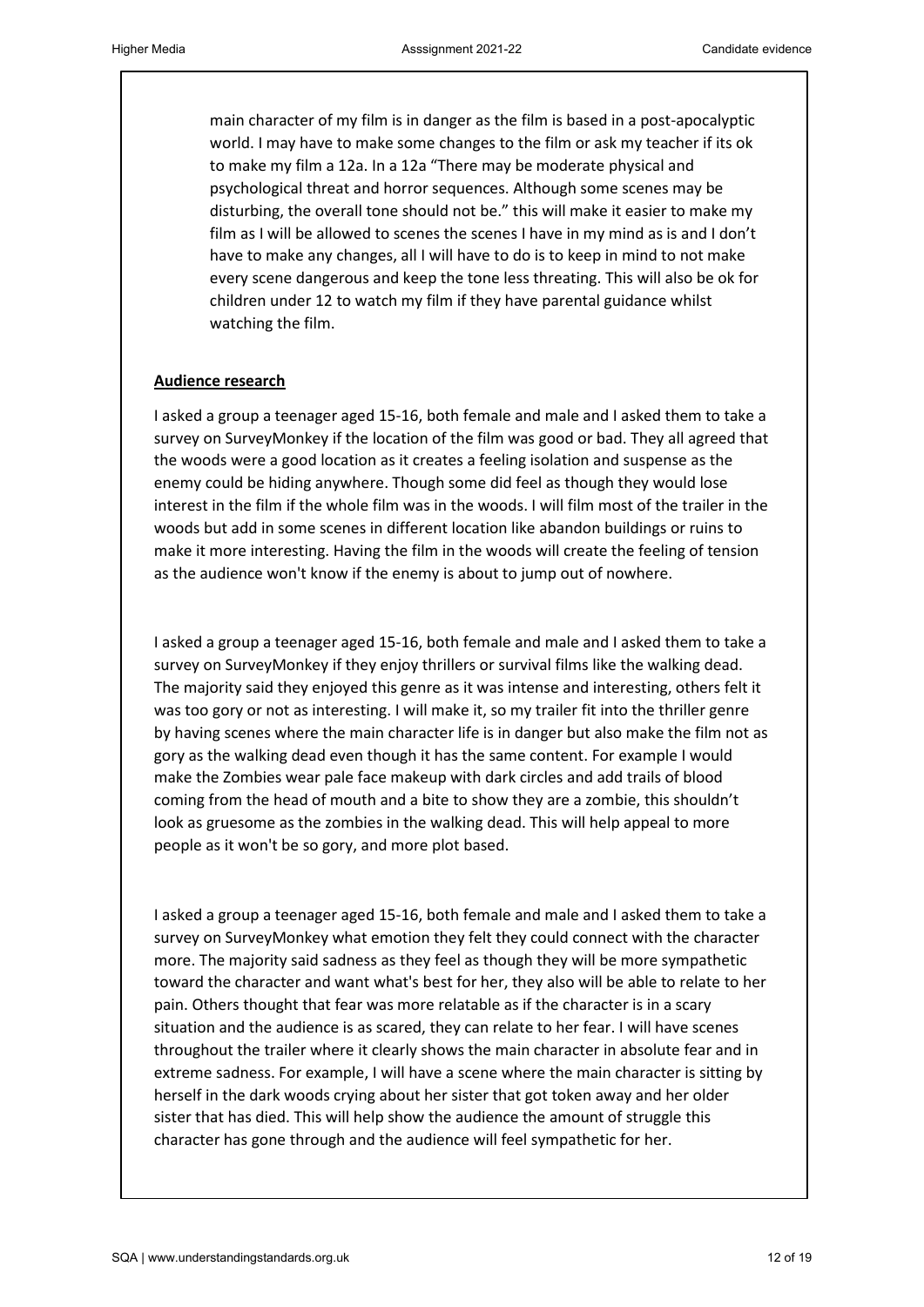I asked a group a teenager aged 15-16, both female and male and I asked them to take a survey on SurveyMonkey if they preferred watching intense scenes or scenes dedicated to a character's feelings. The majority said they preferred more intense scenes as they enjoyed the thrill of watching a character deal with a problem. Others said they enjoyed more scenes about the characters feelings as they thought it was interesting finding out more about characters. In my film I will have many scenes throughout my film where the main character is in an intense situation, but I will also have one or two scenes where we see the main character struggle mentally or breaking down. This will help get a wider audience as it'll cater for people who enjoy intense, fast scene and people who enjoy watching a character and their growth. For example my film will get introduced with an intense chase scene where the main character is running away from the enemy who isn't far behind them. I will also have another scene where I show the main character break down crying alone at night in the woods. This will help the audience understand the main character more as a person and get to know there feelings as well. It'll also show they struggles they have to go through just to keep themselves alive and safe from the enemy.

I asked a group a teenager aged 15-16, both female and male and I asked them to take a survey on SurveyMonkey if I should film throughout the day or at night. They all said that night was better as it will be more intense, and you won't know what will happen, anything could pop out of nowhere. I will film some of my scenes in the dark to add to the tension as to whether the main character will get caught or not. Though I will also film some of my scenes in the light as to suggest that at that moment in the film the MC is safe or is able to see everything and will be able to defend herself easier than compared to the dark. This will make the audience feel fear for the MC as they as well won't know what will happen to the character in the dark, it will be like they are in the same situation.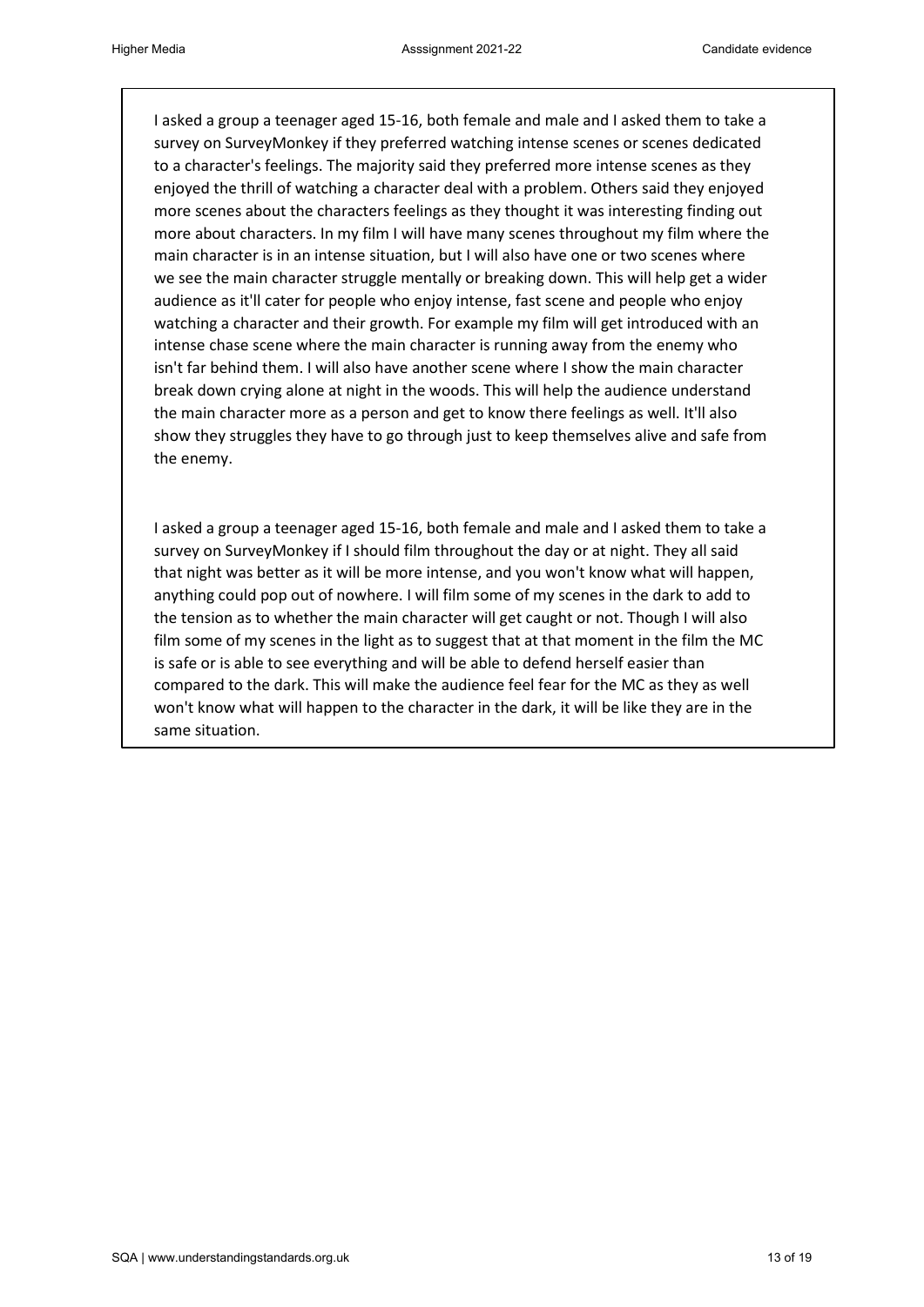#### **Section 2a)**

One thing that really made filming hard this year was COVID-19 and the restrictions that came along with it. During the winter break the restrictions became very harsh and sort of out of nowhere after Christmas and new year. Unluckily for me I had originally planned to film the majority of my film in that week and a  $\frac{1}{2}$  after new year as I thought it would be easier for people and planning to meet up with everyone during the festive period is harder so after seemed easier. This meant due to the restrictions I couldn't meet up with more than just one other person which meant I had to change most of my film and almost all of the scenes I had planned to film. For example, the scene where it goes back and forth from the main character to the enemy which is the two people walking towards where the main character is hiding. Originally, I had planned on there being more people on the enemy's team, there was supposed to be a team of around 4 to 5 people as it would have made the enemy's team intimating and stronger but due to COVID and the restrictions I had to cancel those plans. Instead, I ask a friend close to me if they'd be up to film this scene with just the two of us and of course they said yes, so I was able to film that scene. I could do this because I was certain my friend was able to be part of it and I didn't have to bother about his parents telling him he couldn't go as we had already met up many times before the filming. When filming the scene, I tried my best to stick to the restrictions and rules set due to covid, this meant staying apart and not touching one another, though that wasn't hard as the scene only had both of us walking together. The scene didn't turn out as I had hoped and I do believe that the scene still would have been more effective with more people as I think it would be seen as more of a threat to the main character as it would be suggested that it's 1vs5 which is far more intimidating than 1vs2. Even though I didn't get to film with everyone I still think it was clear enough for the audience to figure out that the main character is in danger and that the two people walking toward him are the enemy. It also meant I didn't get as much stress of explaining to 5 people how to walk and how to look as I knew what to do all I had to do was explain it to 1 person. Overall, I do think the scene works in my film and has a similar impact on the audience as to what I wanted originally, so I am quite happy with the outcome of the scene.

For my film I took on the role of location scout. This meant I had to figure out a location best suited for my film and to travel to the location to see if I was able to use it. Before the Christmas break, I had gone to a wooded area not far from my house. There was an abandoned house which I thought would be very good for a few of my scenes and for other scenes I had just planned to film them in the surrounding woods. Sadly for me though on the first day of filming we arrived at the woods and house to find out that it had fences around it and was going to get constructed on. This had changed from when I had done my recce because originally there was no fence and was just an abandoned building. I would have asked for permission but it didn't look as safe as before and I didn't want to risk any of my actors getting hurt. This was a big problem because most of my film and some of the more meaningful moments were meant to be filmed in the house but now I couldn't film it there. Then as if god was on my side, we walked not even 5 minutes down a path leading away from the house and we found something even better. We ended up finding an even larger ruin with a field and trees surrounding it which felt that it was made just for my film. I feel it was made for my film as it had the perfect combination of ruins for characters to hide in and a field so I could film more action type shots. I'm glad I found this place because I feel it made my film better. This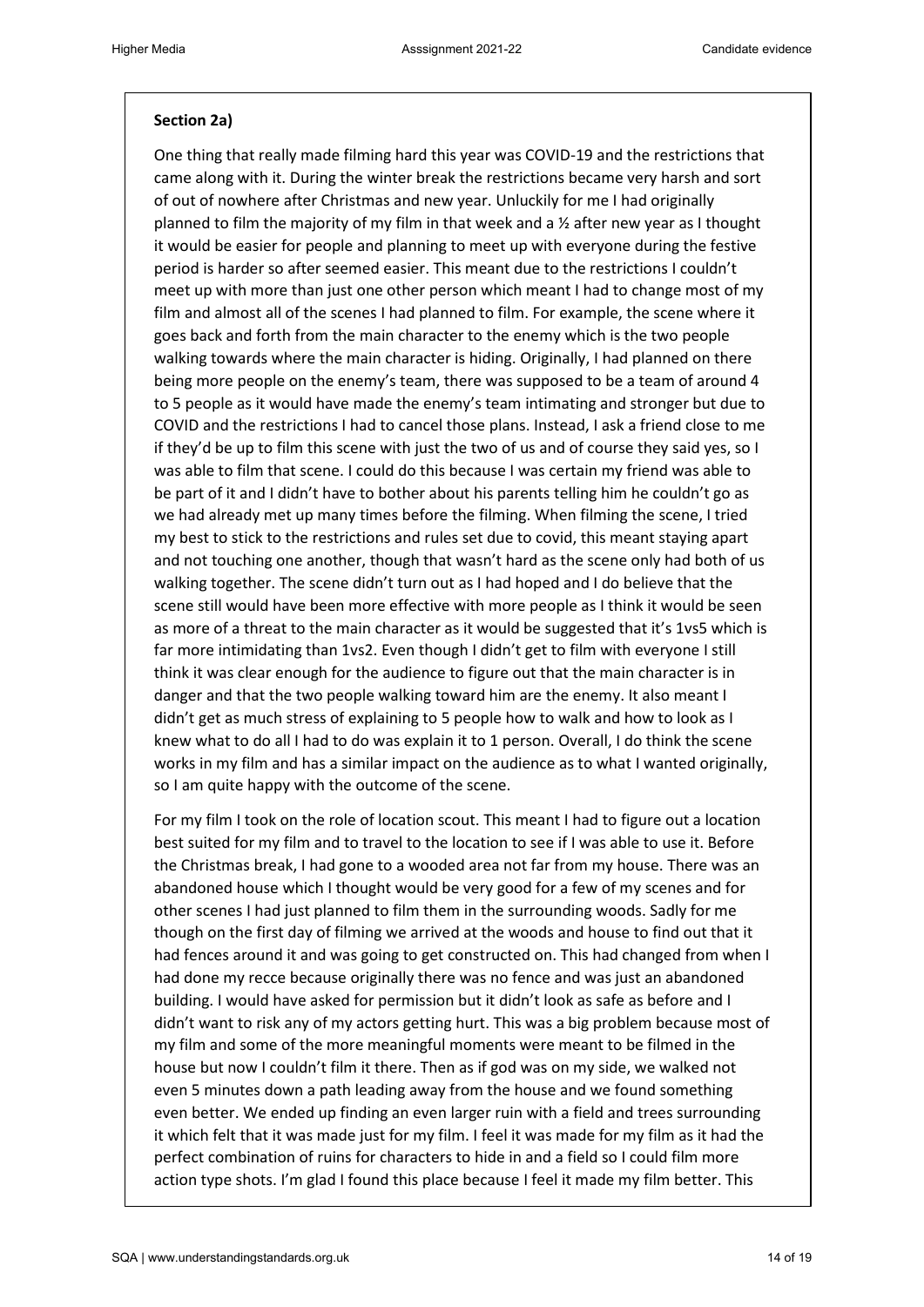ruin is where I filmed most of my film. For example, the scene where it goes back and forth between the main character and the two enemy's where the main character is running to hide from the enemy was filmed in the ruin and the field around it. It was good for my film as it give me more options for different shots and to add extra scenes. Though due to not being able to film in the original location I had to lose some of my scenes and replace them with other scenes that were similar. For example, the last scene where my main character is crying, this was meant to filmed in the house so it looks like he was more safe and, in a place, he felt safe enough to cry in but I ended up filming it as though he was hiding behind a tree. I still think everything was effective without the original location, to be honest I feel it was better as it was easier to access places as everywhere I needed was just around the area. I feel more scenes turned out better with the extra space compared to how I had originally wanted to films them. It also meant I could add extra scenes that I think were more effective than other scenes and I feel some added scenes made the film more interesting.

Due to COVID I also had to play the part as an actor. When I was planning on who my actors would be I never considered myself unless I totally needed to be one because I am a very bad actor. Sadly, though due to COVID restrictions I wasn't allowed to film with more than 1 other person this meant if I wanted the scene with my main character running away from the enemy that I had envisioned so many times, I had to be an actor in my own film. So, I did and the scene didn't turn out too bad as all I really was doing was walking and the only line I had to say was "Callum" in a taunting way, which instead sounded goofier and not as intimidating as I would have liked. I feel if I could have done my original planed scene it would have been more intimidating and I could have had someone else with a more taunting voice for the scene to be more effective. My test audience agrees with me as they all agreed that the larger the enemy's team is the more intimidating it would have looked. I feel it did work though because it was still clear that the main character was getting chased and may be in danger. With covid making it hard to meet up with people, I also had to act in another extra scene for my film. I had to pretend to be a zombie, so it wasn't anything hard. I think this scene helped make the concept of the film more clear as if this scene wasn't in the trailer the audience wouldn't know that the film is based in an apocalyptic world, so even though my acting wasn't good it still helped me make the scene and improved my film. Overall, I think my acting was fine for the scenes I was needed for as they were some of the important scenes in the film but I would have still looked to have someone else be the actor if we didn't have to film in trying times.

For the zombie scene I had to not only take the role of an actor but also be the makeup artist as my friend who was originally going to do it couldn't as her parents didn't want her mingling with people just in case she got covid. I had to make my own fake blood out of golden syrup, cocoa powder and food dye as the places online that sold fake blood wouldn't have come in time or were way too expensive for my budget so I searched up on how to make homemade fake blood. I had applied the fake blood on my neck in a bite mark pattern to make it clear that I had been bitten by someone, this helped to show that I was a zombie in this scene. This was effective as normally when we see human bite marks, we relate it to zombies as it's always the sign someone will turn into a zombie if they are bitten, it showed the audience the type of world the main character is living in. For the scene I tried to make myself look more dead by adding a lighter foundation on my face and purple eyeshadow under my eyes but due to the lighting in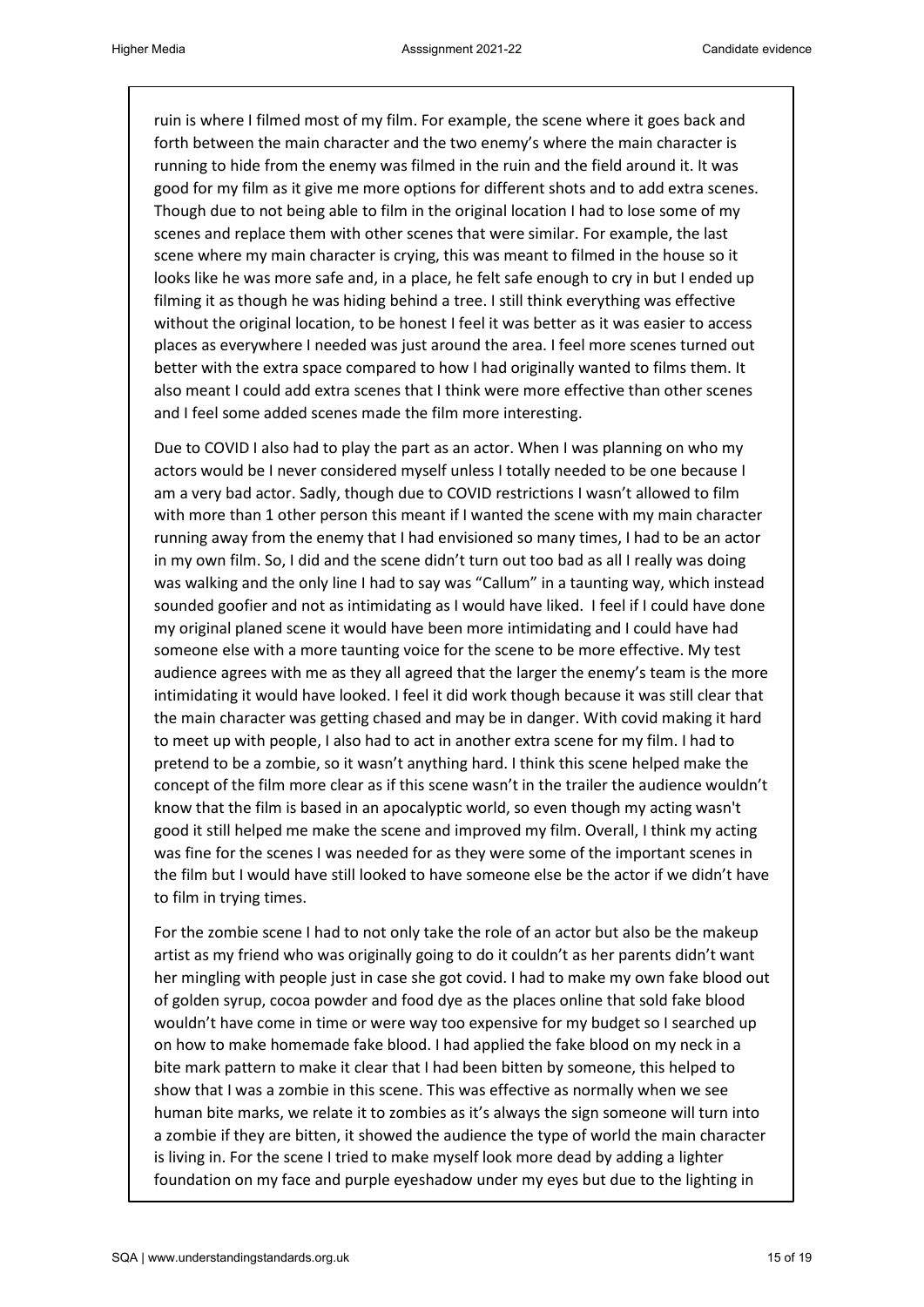the scene you can't really see the makeup on my face. I feel the scene was still effective with the make up as the bite mark was the thing that helped show I was a zombie but if I had paid for Halloween makeup and used that instead of normal everyday makeup it would look better and make me look more dead.

#### **Section 2b)**

#### 0.00/0.12

In the scene 0.00/0.12 we can see a back-and-forth sequence of shots between one character to two different characters. I chose to use cross-cutting for this scene as I think it adds to the intensity of the scene and keeps the audience watching as they want to know exactly who's chasing who. In this scene the main character is running away to hide from two other characters who are casually walking towards him as they know where he's hiding. In the second shot we see the main characters feet running and the camera trying to follow him. I choose to film the characters feet as it starts of the film in a sort of rush and makes the audience feel rushed as well, it adds to the intensity of the scene. I don't think this scene turned out the best it could as the camera didn't exactly follow the feet and there was some disturbance with the noise maybe with the mic hitting something because there's a loud noise at the end of the shot. If I were to do this shot again, I'd make sure I have enough space around me to be able follow the feet better with the camera. I could also try and be a little more careful with moving as to not hit the device on anything around it. This would make it better because it would make it clearer as to what is happening and all you would be able to hear was the sound of the characters feet running away. Though despite this I still think the scene was effective and still intrigued the audience, plus the music in the background sort of blocks it out so it not totally obvious. The last shot of that sequences is of the main character hiding from the enemy behind a wall. I think this shot was good at showing the distress and awareness of the character as he is very prepared to fight if needed, the shot also allows us to see his face and his emotions to the situation. The medium camera shot shows both his face and his weapon when he comes into frame, which tells the audience that he will be ready to fight if he has to, but he'd rather hide. This helps make it clearer to the audience that he is getting chased and he is in danger.

#### 0.14 -0.17

In this scene 0.14 -0.17 I chose to use a long shot to help show the character who has turned into a zombie, the shot helps show their strange walking as they enter the shot. then it cuts to a close up of a bite mark on the characters neck to show the audience that this character is a zombie and has already turned because of the bite. If I were to do the first shot again of the character walking across the screen (who I played), I'd try and make it more dramatic and maybe have close ups of the character feet hitting the ground when they enter the shot then a close up of their hands and how ragged & dirty, they would be. this would help make it clearer for the audience that this is an enemy or somebody dangerous that the main character might have to go up against as they will have live beside zombies without getting bitten themselves, it adds to the struggles the main character has to go through. I think the second shot of the close up of the bite on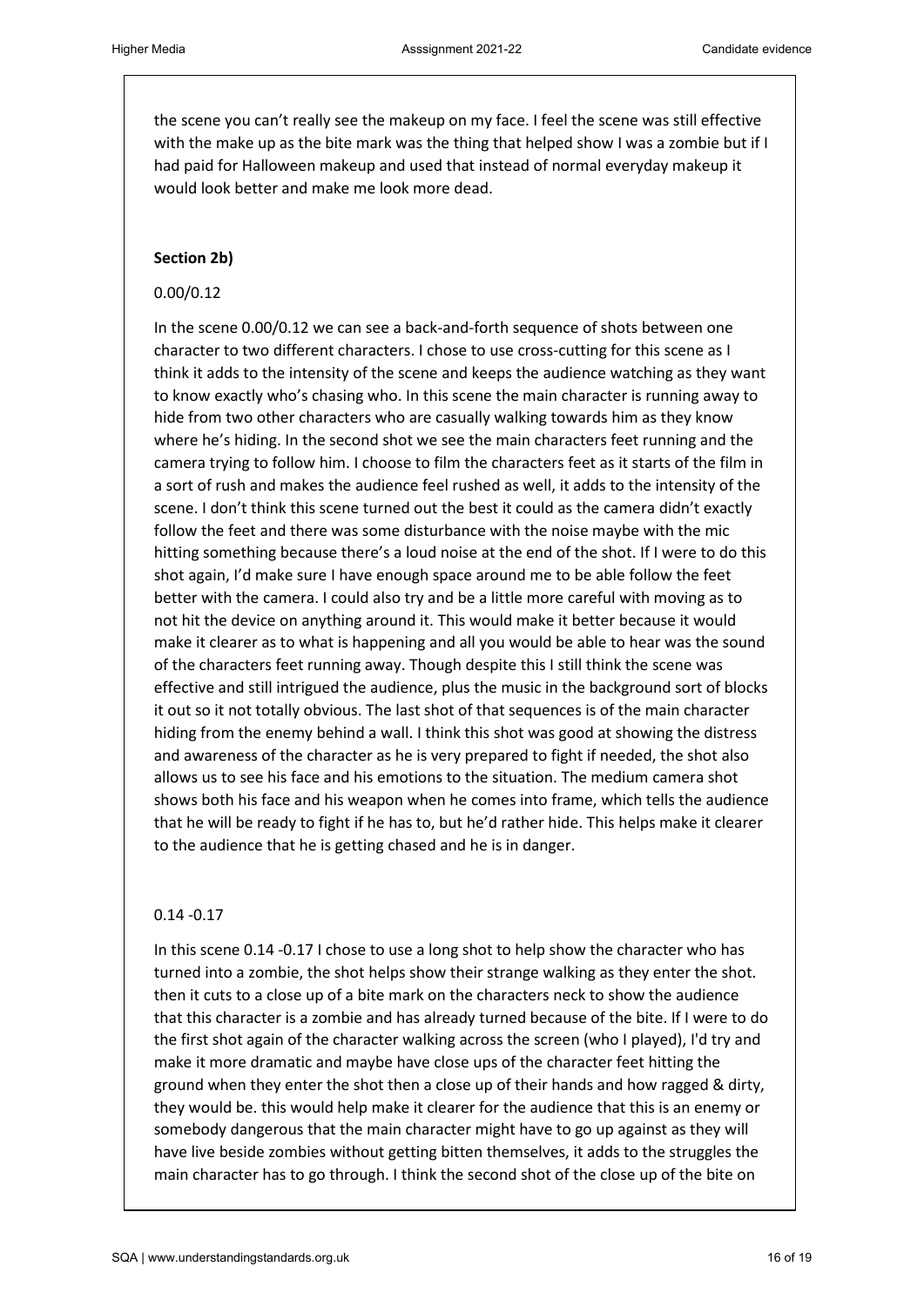the neck, turned out really well as it really helped to tell what was happening. It helped to show the audience that this person was a zombie as bites from humans are associated with zombies, this makes the film more of a thriller as it helps add to the intensity of the film as the main character will be living in a world that almost every corner, he turns he'll be faced with life threating enemies. Overall, I think this scene came out well but if I were to make it better id add a few more shots which would make it clearer that this person is a zombie and was a threat. I think this would have been effective as it would have made seem as though the zombie was more of a threat to the main character; it would have added to the danger the main character has to deal. I could have added a close up at the end of her hand reaching out to grab someone, this would tell the audience that she's about to attack someone and is dangerous as zombies are known to be human eating fictional beings. It cooked also suggest that the main character has to deal with dangerous beings like this zombie, it would add to the danger the main character has to face. It would also leave the audience curious as to whom she was grabbing for.

#### 0.19-0.24

In this scene 0.19-0.24 we can see the main character and a girl getting pulled away from each other, when the main character is reaching for the girl, he shouts "BEACKY". I done this to show how lost and alone the main character will feel with her being physically gone, somebody has taken her without warning and it hurt the main character, he no longer knows if she's safe or not. It's as though a part of him is getting taken away from him, he's not fully himself without her, she is his second half. The first shot starts as a close up that ends up being a long shot of the girl getting pulled away, this has been done to show the closeness of their relationship and it cuts to a long shot to show how unreachable she is for the main character to reach. The shot afterwards of the main character also getting pulled away emphasises the distance between them and how much of a hurdle the main character has to go over. If I were to film this again, I'd film it on the same device as most of my film so it's not as grainy as it is, this is an issue because most of my film has better quality than the rest, it kind of makes the some of the film look worse than other parts. It'd film this shot again so I could get a better quality for the shot but to also make it as close to how I'd originally wanted it. I'd want it at a slight angle up so that it's looking up to the girl and her hand as she gets pulled away because I think it will make her kidnapper look more powerful and it'll show how much more power the kidnapper has over her, she will be weak compared to her. It could also be interpreted as the main character being too weak to keep a hold of her and not being able to keep her safe with him. It's also begun the scene with a close up of the hands holding then getting pulled apart to add to this idea of them getting pulled away from one another, it shows how their relationship is getting split up. It makes the audience feel upset as they are both getting separated without them wanted to be separated, it also intrigues the audience as they will want know what the main character will do with this turn of events, how will he deal with it. I think the other shot of the main character getting pulled away was much better as the camera followed the main character as he hit the ground. This helped make the scene more dramatic as it let the audience see all the emotions coming from the main character, they get to see his despair and sadness at the situation, it also shows how weak and useless the character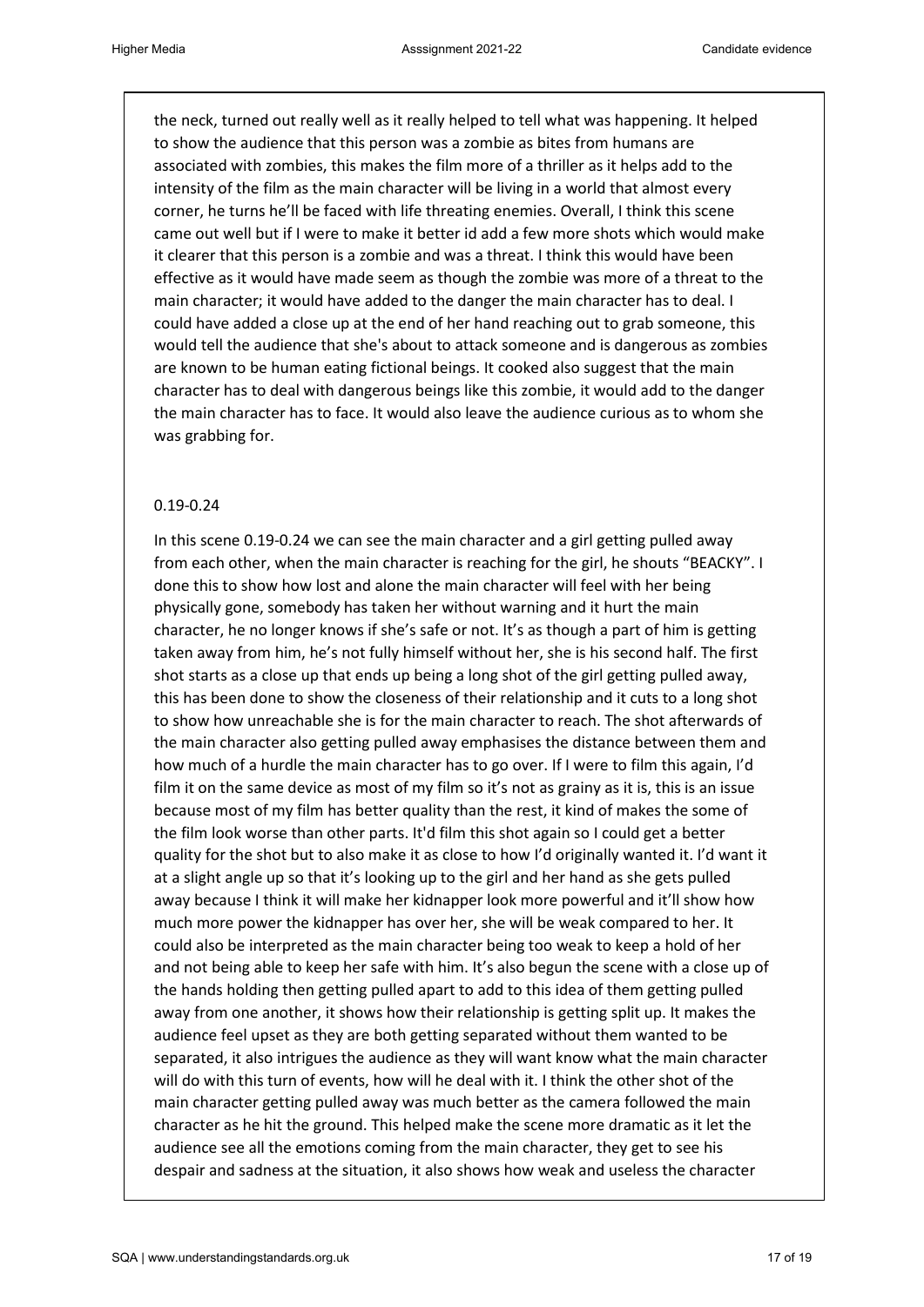feels and not being able to do anything about it. I feel that the acting also added to the overall quality of this shot as I think it's one of the best out of the film, not to say the other actor was completely bad I just feel the main character added more emotion to the scene. Overall, the scene turned out quite well and it's probably one of my favourite just for camera technique and emotion.

#### 0.31-0.39

in this s0.31-0.39 we can see the main character walking behind the girl down a path, when she turns to look at him, she smiles and continues to walk. The first shot is a long shot of them walking. This shot captures both the characters and the sunlight, this gives it a somewhat dream like feel to it, making it something to desire as its shown as something very wonderful in a world so dull, this is something the main character want as sort of a break from reality or something to look forward to see. If I were to do this shot better, I'd follow the pair walking down the path to make it feel at the they are going on this adventure or journey and to make the audience feel like they are going with them. Through this shot the girl turns to the main character then the camera cuts to her smiling at the camera, making it a point of view of what the main character is seeing. I wanted to show how wonderful and precious the girls happiness is to the main character but also how happy she is to be beside him and be alive together, it adds meaning behind the hurt the character felt when she gets taken away. I feel I could of made the cut a little smoother but overall, it came out well as the orangey sun was going over her face making it seem like she was someone the main character cared for and held close to his heart. Overall, I think this scene came out well as it made it clear that the two characters cared for each other and this was a happy moment, with the lighting adding to this mood. Though if I were to do the shot again, I'd maybe ask to remove the gun or change the position of the way they're walking as it feels like the main character is holding her hostage, this isn't my intention but I feel seeing the happiness from the girl sort of changes the way you view the scene.

#### 0.40-0.49

In this scene 0.40-0.49 we can see the main character crying by himself against a tree. In this scene we start with a medium close up of the characters face then it pulls out into a long shot to show the audience the character and the scenery around him. This help to show how alone the character is and that they're is both nobody there to comfort him. This is important as main character no longer has the only person he trusts and whom he like having around, it shows how desperate he is to see her again and how he doesn't want to be alone. This is also caused by the fact he lives in apocalyptic world meaning he no longer has the people he used to love which also heighten the idea of him not trusting anybody. This would make audiences curious as they'd want to know why he only trusts the girl and why he holds her so close to his heart. The pull-out shot helps to make audience feel uncomfortable as it's like they are getting pulled to a place they don't know of and cannot see; they are uncertain to what will happen. The audience also sympathize with the character as it makes him look small and alone with nobody, they're for him. If I were to do this scene again, I'd add in an extra shot to show the main character crying to make it clearer as to what he is feeling. I would also add a memory of